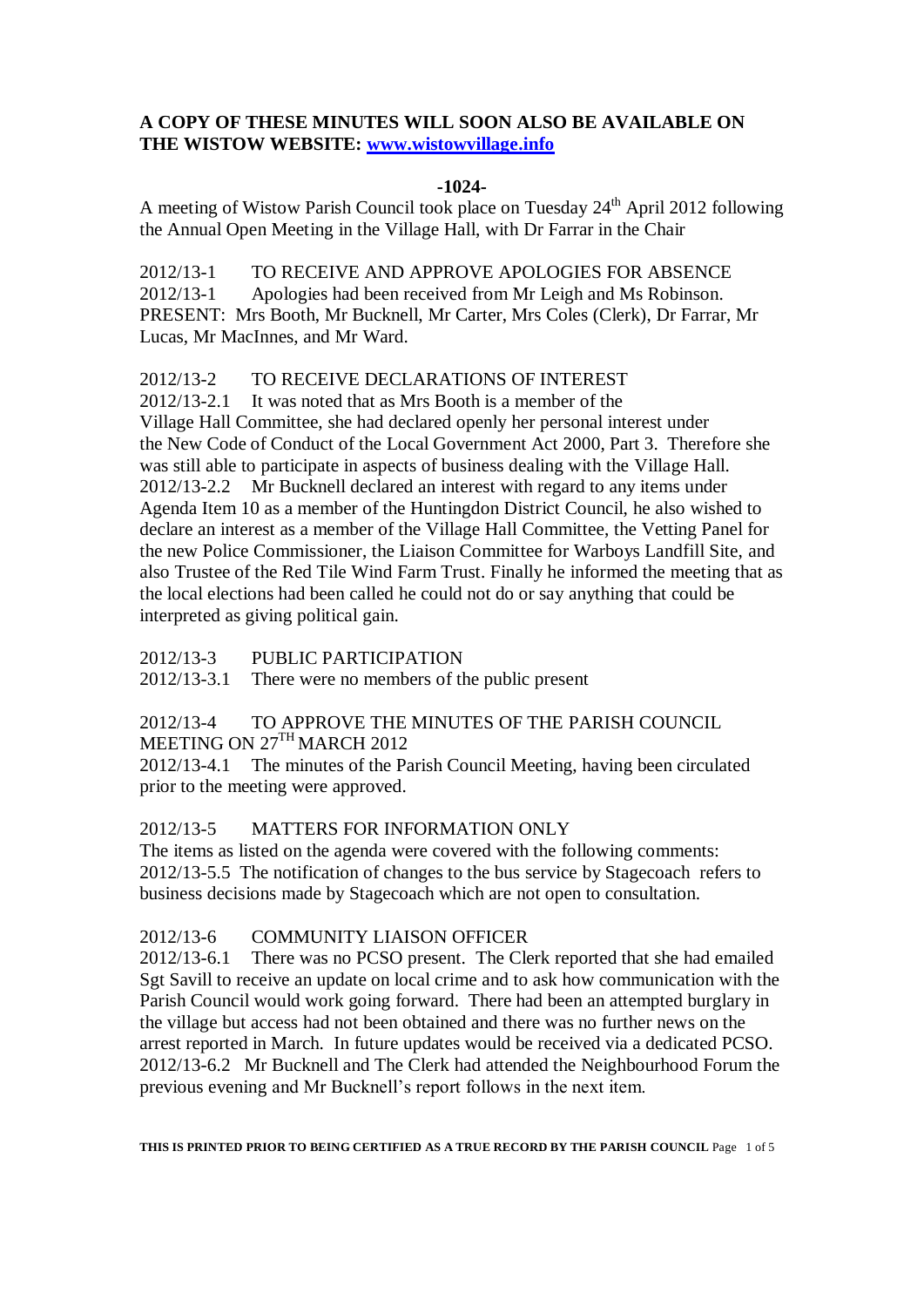## 2012/13-7 RECEIVE REPORTS FROM COUNTY AND DISTRICT **COUNCILLORS**

2012/13-7.1 Mr Lucas reported that last night's forum was the last in that format – the police are required to have regular meetings and consultation with the community and Chris Mead, the new Chief Inspector, is making sure that contact is maintained. He also mentioned an email he sent round regarding and Olympic Local Leader who would be tasked with raising the profile in the village if appointed.

2012/13-7.2 Mr Bucknell reported that following a delegation at the Forum last night Sgt Savill will be looking at a satisfactory method of maintaining contact with the Community. Under the new policing structure there will only be two policemen in our Sector, Ramsey and St Ives, the rest will be PCSOs. He also reported that there was a presentation at the Forum last night from the Fire Service regarding their budgetary cuts and if savings of over £4.2m have to be made Ramsey will lose its second tender. Under the Forum review it was likely that there would be more sectors, but fewer meetings. Mr Bucknell had attended a presentation on the local plan. The funding for the core strategy will come from the Government as a result of the new Enterprise Zone.

2012/12-7.3 Mr Ward had nothing further to add. This would be his last meeting as he was standing down at next month's local elections. Mr Bucknell proposed a vote of thanks to Mr Ward for his contribution over the years, Dr Farrar added his thanks and wished Mr Ward well.

Mr Lucas left the meeting at 8.45 pm

#### 2012/13-8 FINANCE

a) to approve the financial statement

2012/13-8.1 As this had been circulated to Councillors present

prior to the meeting, and there were no further comments, it was unanimously confirmed as a true record.

b) to approve payments of outstanding amounts

2012/13-8.2 The payments listed were formally approved and the cheques duly signed after lengthy discussion regarding the village sign. The Councillors were generally unhappy with the appearance of the sign as it had been decided that it should be repaired without any overhang. However, if this had not been communicated adequately to the builder then the error was not his. It was therefore decided to pay the builder.

| Mrs P Coles March Salary and expenses  | £269.30 |
|----------------------------------------|---------|
| Smith Builders, repair of sign         | £120.00 |
| R P Burton Service, siting the benches | £155.00 |
| Environment Agency, drainage           | £ 13.48 |

c) to review cash flow and resolve anticipated issues The Clerk reported that she had received notification that the precept was being transferred and that she had invoiced County for their contribution to grass cutting and submitted the VAT reclaim form. d) It was unanimously agreed that CAPALC membership would be renewed at a cost of £170.94. A cheque would be raised and signed after the meeting.

**THIS IS PRINTED PRIOR TO BEING CERTIFIED AS A TRUE RECORD BY THE PARISH COUNCIL** Page 2 of 5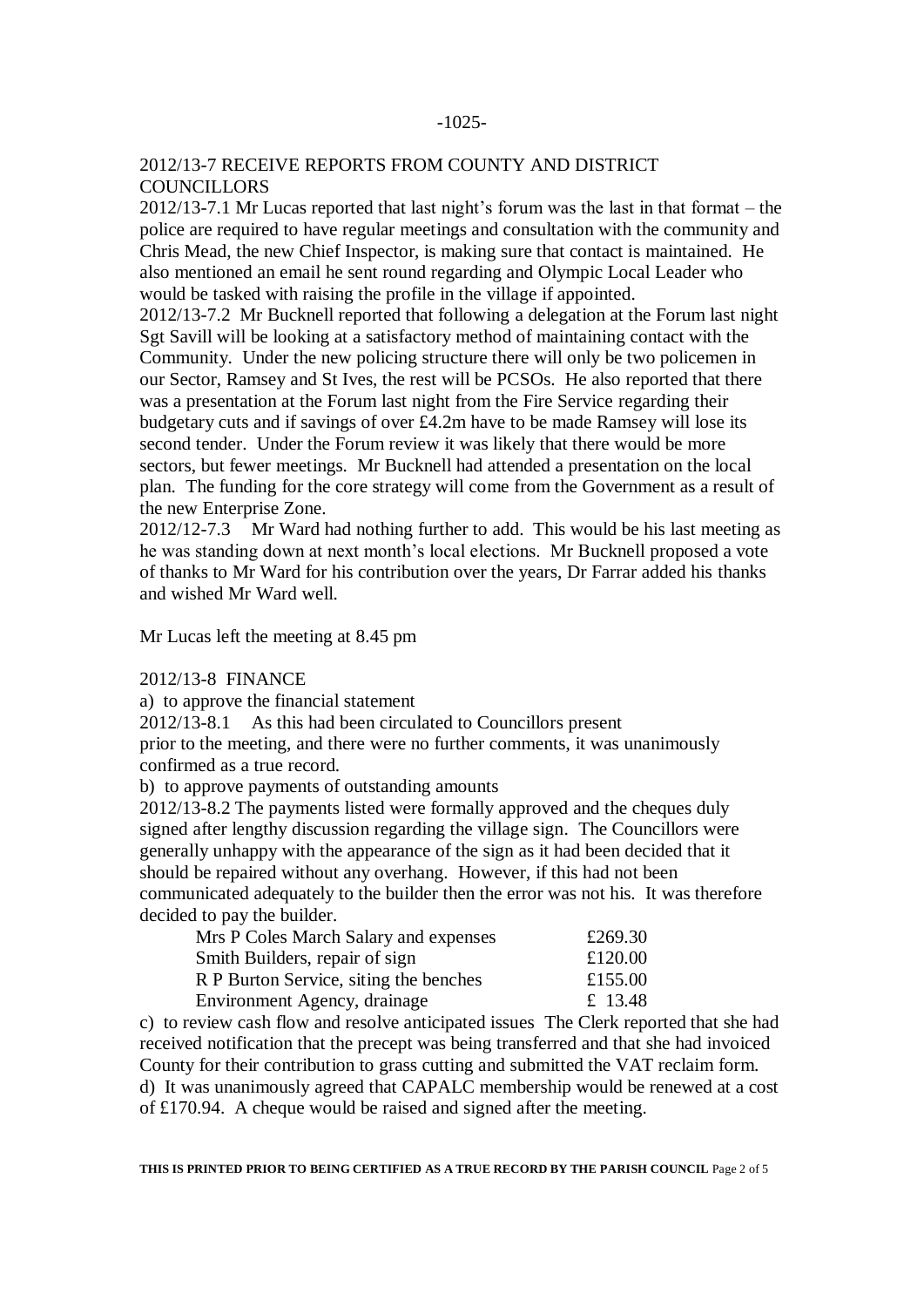## 2012/13-9 CORRESPONDENCE

2012/13-9.1 The Clerk had received a call from a neighbour of the Playground concerned that two lads are playing golf with hard balls in the Playground which could damage local property or prevent other children playing in the Park. Mr MacInnes had already asked the boys to stop playing golf but agreed to speak with the parents in order to avoid any further problems.

# 2012/13-10 TO CONSIDER ANY PLANNING APPLICATIONS RECEIVED 2012/13-10.1 None received

## 2012/13-11 TO DISCUSS PLAYGROUND SAFETY REPORT

2012/13-11.1 Quotes for repairs to the aerial runway will be obtained, Mr MacInnes will provide photographs. Mr Burton will be contacted to quote to preserve the posts and top up the bark. Mr MacInnes offered to tidy up the scout trail and make a list of caps missing with a view to replacing them. Mr Carter would look at the boundary with Oaklands Close to check that the fence was clear of shrubs etc.

2012/12-11.2The Clerk had received a letter concerning the thorny bushes popping footballs and it was agreed to attempt to find a solution. Screening was suggested, fencing would be too expensive but it may be possible to screen the thorny bushes with softer bushes or trees.

2012/13-12 TOWN AND PARISH CHARTER MEETING/LOCALISM ISSUES  $2012/13-12.1$  Mr Carter would attend the first Parish Charter meeting on  $30<sup>th</sup>$  April  $2012/13-12.2$  Mr Bucknell would be at the Council meeting on  $25<sup>th</sup>$  April and it was not considered necessary for anyone else to attend.

## 2012/13-13 JUBILEE CELEBRATIONS, MONDAY 4<sup>TH</sup> JUNE 2012

2012/13-13-1 The Clerk had been unable to find an available hog roast but had obtained a quote for cupcakes from Bury Cakes and Pies of 75p per cake, she had also circulated a brochure from TDH Group who provide bunting and flags.

It was agreed to order 200 cupcakes at a cost of £150, 400m of union jack bunting and 120 hand flags at a cost of £136.50 plus postage and VAT and it was agreed that the Clerk would provide a cheque with the order, or pay a deposit if required, in line with the amounts discussed.

2012/13-13.2 Mr MacInnes confirmed that the PA system was sorted and he would compile a 'hit list' with Dr Farrar. There was some discussion regarding a license for music which was felt to be unnecessary but he would look into it.

2012/13-13.3 Dr Farrar would provide posters to be displayed around the village and at the Plant Sale on  $19<sup>th</sup>$  May and flyers to be delivered to every house in the village, the Clerk would print them off.

2012/13-13.4 The Clerk was given a budget of £100 to spend on the prizes.

2012/13-13.5 It was agreed to invite Mr Vara to our celebrations, and Mr Lucas, and Mr Ward would also receive an invitation.

2012/13-13.6 The Clerk confirmed that Mr and Mrs Wadsworth and Mrs Buddle had accepted the invitation to the Picnic at Burghley and would accompany Dr Farrar on  $13<sup>th</sup>$  June.

**THIS IS PRINTED PRIOR TO BEING CERTIFIED AS A TRUE RECORD BY THE PARISH COUNCIL** Page 3 of 5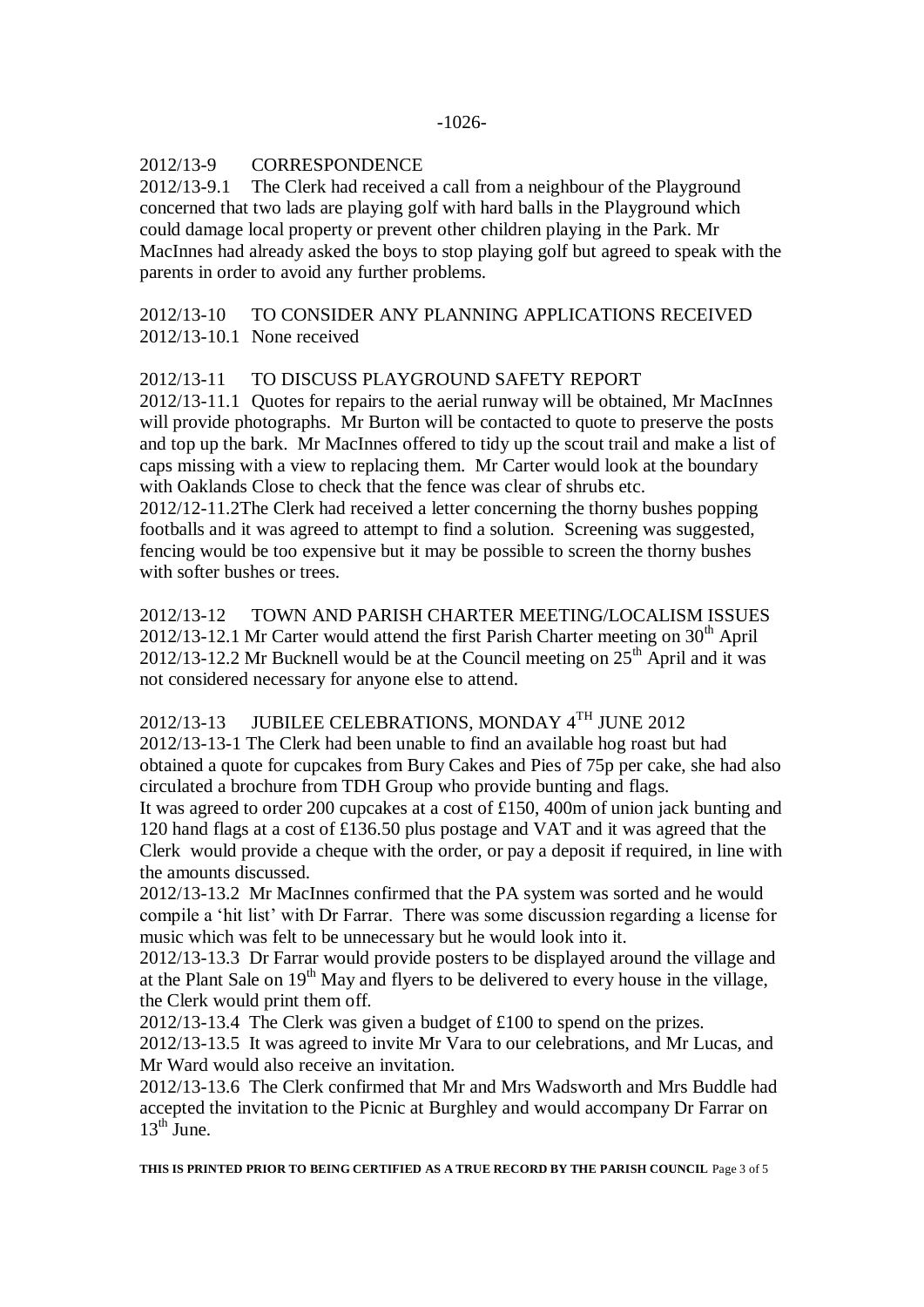2012/13-14 ANNUAL AUDIT

2012/13-14.1 The accounting statements had already been circulated and were unanimously approved.

2012/13-14.2 The Governance Statement was read and unanimously approved. 2012/13-14.3 It was confirmed that the accounts were now ready for internal audit and it was agreed that they should be passed to Mrs Pye.

# 2012/13-15 LOCALISM ACT 2011, WISTOW NEIGHBOURHOOD PLANNING

2012/13-15.1 Mr Bucknell reported that to move things forward with our Neighbourhood Plan it must be agreed and a meeting set up with the head of Planning. If he is happy with our plan then he will come back to the PC and they must then consult with the village.

2012/13-15.2 A vote was taken on the following six topics which would form the basis of our Plan, to clarify, this was not to provide items 1 and 2, but to state support should there be an application or opportunity to provide them

- 1. Hi-tech small business units within the village
- 2. A few starter homes to provide housing choices for Wistow residents
- 3. Improve the village hall, for more social events
- 4. Better broadband service
- 5. Healthy living more walks etc
- 6. Renewable energy

These were agreed unanimously and Mr Bucknell will now move forward and set up a meeting with Mr Ingram.

## 2012/13-16 FEEDBACK FROM OPEN MEETING

2012/13-16.1 The Clerk was asked to look into moving the bin at the bus shelter. She was asked to look at i) cost to move, ii) siting a new bin an disposing of the old one and iii) if a bin was damaged what costs would be involved in replacing it.

2012/13-16.2 She was asked to contact Environmental Health regarding the emptying of existing bins.

2012/13-16.3 She would report potholes in the road between Wistow and the Broughton crossroads.

2012/13-16.4 Mr Bucknell would contact Sgt Savill and ask for a speed van to sit on Mill Road in the near future.

2012/13-16.5 The Clerk would contact Highways and ask for the old lines on the bridge to be removed.

## 2012/13-17 PARISH PLAN ACTION PLAN WORKING PARTIES FEEDBACK AND UPDATE

a) Traffic and road issues – Mr Bucknell/Mr Carter/Ms Robinson. Nothing to report

b) Litter – Ms Robinson/Mrs Booth – Mr MacInnes volunteered to pick up litter on the Raveley Road whilst out dogwalking. Mr Bucknell would provide some bags.

c) Countryside – Mr Carter/Dr Farrar nothing further to report

d) Village Hall – Mrs Booth, nothing further to report.

. **THIS IS PRINTED PRIOR TO BEING CERTIFIED AS A TRUE RECORD BY THE PARISH COUNCIL** Page 4 of 5